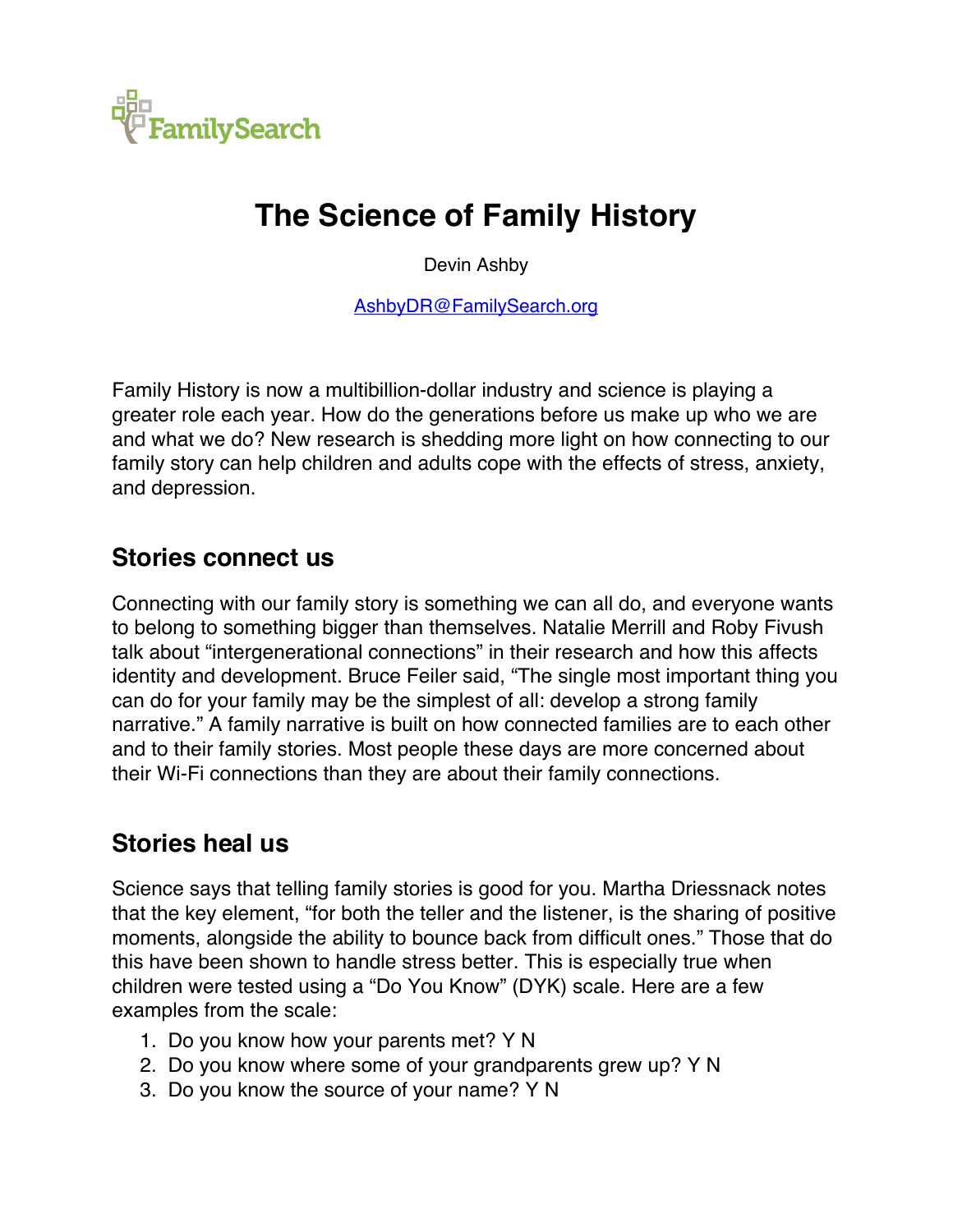4. Do you know some of the lessons that your parents learned from good or bad experiences? Y N

Family stories, both the good and the difficult, can heal us and provide strength. Results are similar with adults.

## **How do I tell my family story?**

You are probably thinking, nobody wants to hear my story. But those closest to you would probably not agree, and, like was mentioned above, it's good for you. Remember that you can capture your story and preserve it forever for free on FamilySearch.org. You can also connect with others who can help you tell the family story. As you consider your story, remember that there are two parts:

#### **Step 1 – Find a story**

There are many ways to do this. Here are a few ideas:

- **1.** Scroll through your camera roll, is there a story?
- **2.** Where were you on 9/11, what happened?
- **3.** What is the greatest piece of advice you've been given?
- **4.** Who is a person you admire and why?
- **5.** What do you want to be remembered for?

#### **Step 2 – Share your story**

The best stories are the ones that get shared. Try to find someone who you can share it with in person, maybe at dinner or a family event. You can also share it via text, WhatsApp, or using social media. If you want to keep it short, make a meme or record an audio clip.

Should you choose not to share your story, writing it down can still provide stability and healing. What Driessnack says is true. Both the teller and listener play important roles. A good way to get started might simply be through listening to someone else. Ask questions and be a good listener.

### **Next steps**

The most important thing is to remove the belief that your story doesn't matter. Tell your story! Keep trying, keep searching, and keeping asking questions.